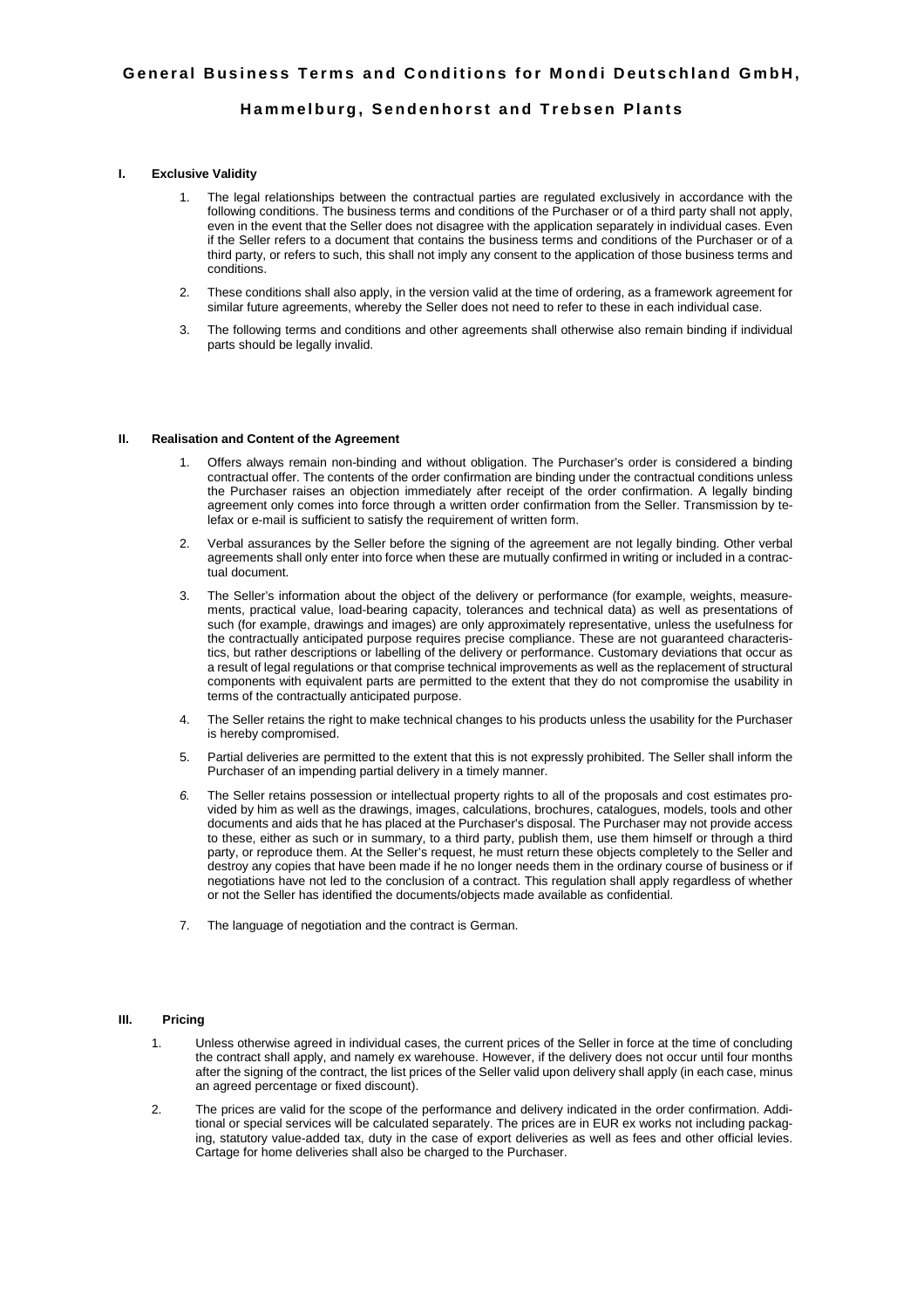- 3. For order amounts of 1,000 kg and above, delivery is free of charge to the point of delivery as long as it is located in Germany, and for order amounts under 1,000 kg subject to the work agreed upon.
- 4. After the conclusion of the contract, if the production costs rise more than 10% for reasons over which the Seller has no control, both parties to the agreement commit themselves to start negotiations which shall aim to adjust the prices in an appropriate way. If these negotiations fail to reach a result within a reasonable period of time (as a rule, three [3] weeks), both parties to the agreement may withdraw from the agreement. In the event of withdrawal, any further claims of the parties (in particular claims for damages) are excluded.
- 5. Costs for print templates, artwork, plates, patterns and other preparatory work that the Seller has prepared at the request of the Purchaser must be compensated to the Seller even if no agreement is awarded.

## **IV. Deviations in Quantity, Measurement and Weight**

- 1. The following amount, measurement and weight deviations in deliveries are permitted:
	- a) Quantity deviations:
		- 10% for quantities up to 50,000 pieces

5% for quantities over 50,000 pieces

Measurement deviations:

5 mm in bag width

10 mm in bag length

20 mm in bag length for bags longer than 130 cm

b) Weight deviations:

Up to 4% overweight or underweight for Kraft sack papers

- 2. Permitted weight deviation is calculated according to DIN/ISO 536.
- 3. For delivery of plastic sacks and paper sacks with plastic film components, the testing and assessment clause of the GKV [German Association of the Plastics Converters] for high-pressure polyethylene films and products in the version from January 1988 shall apply.

#### **V. Payment terms**

- 1. The purchase price shall be due within 30 days of invoicing and delivery or receipt of goods. In the event of payment within 14 days after invoicing, a 2% cash discount will be granted as long as no previous invoices remain open. The discount period is kept if the invoice amount is received in the Seller's account within the discount period. However, the Seller remains entitled, even in the context of an ongoing business relationship and at any time, to require payment in advance, either completely or partially, in order to perform a delivery. The Seller will explain such a reservation no later than with the order confirmation.
- 2. Any discounts and/or other reductions in price granted to the Purchaser will lapse if the Purchaser falls into payment default and does not comply with his payment obligations even after a reminder and the setting of an appropriate deadline.
- 3. Deviating terms of credit are only binding if they are agreed in writing or confirmed by the Seller in writing.

Checks and drafts shall only be accepted on account of performance, whereby any costs resulting shall be borne by the Purchaser. Any fees related to collections, COD and discounts are borne by the Purchaser.

- 4. When the payment period mentioned in Number 1 lapses, the Purchaser is in arrears. In this case, the Seller retains the right to demand arrears interest in the amount of 8% above the base interest rate in accordance with §247 of the German Civil Code. The Seller retains the right to claim a higher interest loss, which must be proven. Further damages caused by delay may be claimed. For merchants, the claim for commercial default interest (§353 of the German Commercial Code) remains unaffected.
- 5. The Purchaser retains the right to set-off and/or the assertion of a right of retention only against such counterclaims that have been legally established, are uncontested or acknowledged by the Seller. The Purchaser is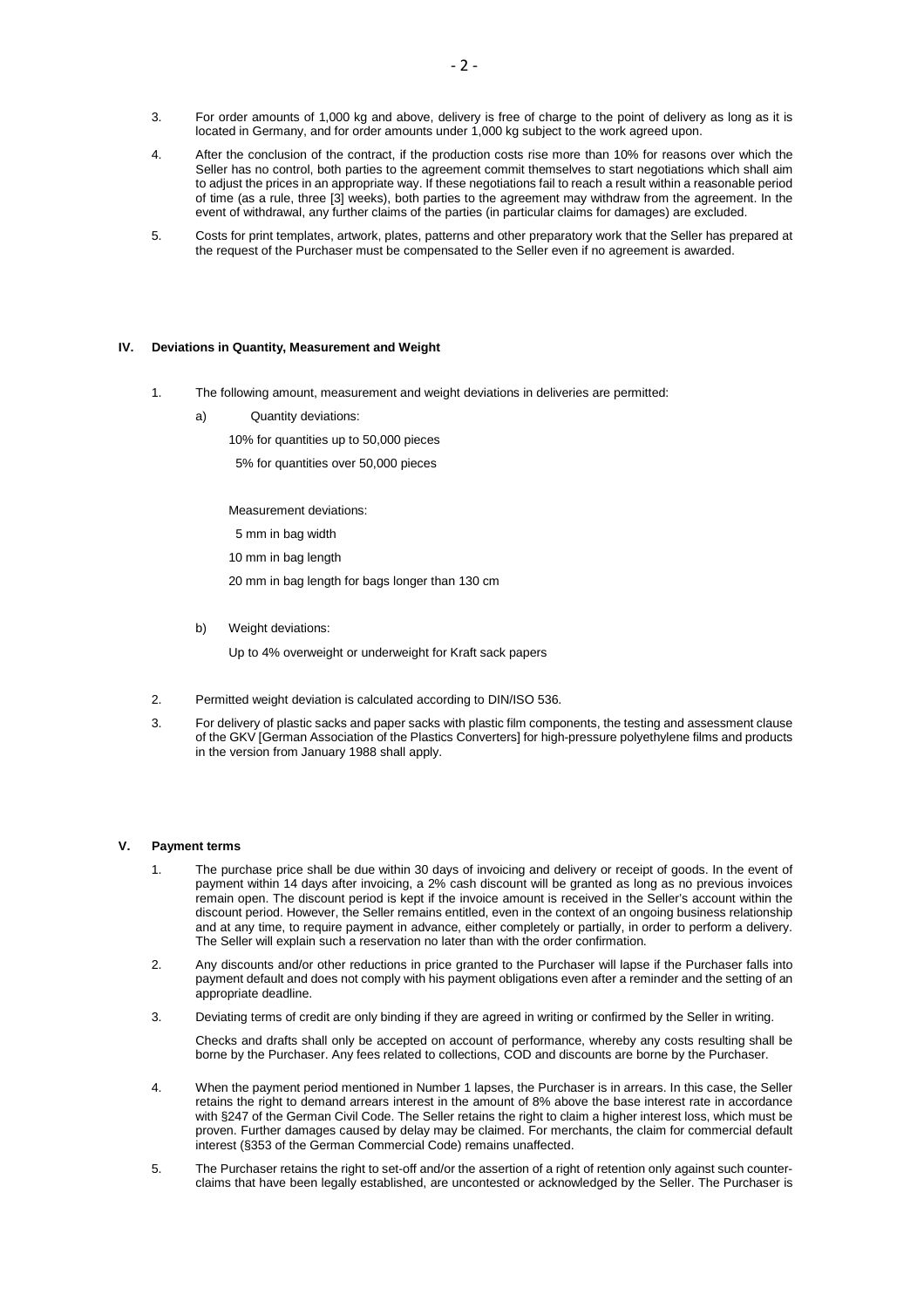authorised to exercise a right of retention only if the counter-claim is based on the same contractual relationship.

6. The Seller retains the right to perform or render outstanding deliveries or services on a prepayment basis or against deposit alone if, after the conclusion of the contract, circumstances become known that can reduce the creditworthiness of the customer to a significant degree and through which the open receivables of the Seller by the customer based on the contractual relationship in question (including those based on other individual agreements to which the same framework agreement applies) are threatened.

## **VI. Delivery Time, Delivery Delays, Impossibility of Delivery**

- 1. Delivery deadlines and scheduled delivery dates are only binding when they have been expressly agreed or confirmed in writing. Establishment of scheduled delivery dates takes place pending production capacities.
- 2. If no specific scheduled delivery date is set, but rather a delivery period, the beginning of this period shall be the date of the order confirmation. The delivery deadline is met if the goods leave the supplier plant in the context of the agreed period or, due to impossibility of shipment, are stored there.
- 3. If, after the order confirmation, the Purchaser requests modifications which affect the manufacturing time, the delivery period will not begin until the Seller has confirmed the requested modifications in writing.
- 4. Delivery deadlines are only binding if the Purchaser fulfils his contractual obligations properly.

If the Purchaser comes into default in acceptance, or if he is guilty of violating his contractual duties to cooperate, delivery deadlines will lapse. In addition, the Seller retains the right to demand compensation for any damages that occur to him (including any additional expenditures).

- 5. The Seller shall not be held liable for impossibility of delivery or for delivery delays if these are caused by force majeure or other circumstances over which the Seller has no control or which could not be anticipated at the time the contract was concluded (for example business disruptions of all kinds; difficulties in acquiring material or energy; delays in transit; strikes; legal lockouts; lack of employees, energy, or raw materials; difficulties in acquiring official permits; administrative measures or absent, incorrect or delayed delivery by suppliers). If such events make the delivery or service significantly difficult or impossible for the Seller and the disruption is not of a transitory nature, the Seller is entitled to withdraw from the contract. For disruptions of a transitory nature, the delivery or service deadlines shall be extended or postponed by the period of time that the disruption lasted in addition to a reasonable run-up period. To the extent that the Purchaser cannot reasonably be expected to accept the delivery or service as a result of the delay, he can, by means of an immediate written declaration to the Seller, withdraw from the contract.
- 6. Statutory provisions shall determine the beginning of the delivery delay for the Seller. In every case, however, the Purchaser must provide a reminder.
- 7. If the Purchaser comes into default of acceptance regarding individual parts of the order, the Seller is no longer obliged to deliver further parts of the order.

The same shall apply if the Purchaser comes into default of acceptance for one of several individual orders.

- 8. If the default of acceptance is the Seller's fault, the Purchaser must provide him with a grace period of two (2) weeks to perform the delivery. After the end of this period, the Purchaser can withdraw from the agreement. The period begins with the beginning of the extension of time for the Seller.
- 9. If the Purchaser comes into default of acceptance, neglects a cooperative action or delays delivery for other reasons under the Purchaser's control, the Seller is entitled to demand compensation for the damage caused by such actions including additional expenses (for example storage costs). For this, the Purchaser shall calculate a flat allowance in the amount of EUR 5.00 per calendar day and pallet, beginning on the delivery deadline or -- in the absence of a deadline -- with the notification that the goods are ready to be shipped.

Proving more costly damages as well as legal claims are not affected. The flat rate, however, is to be offset against further monetary claims. It shall be up to the Purchaser to prove that no damage to the Seller occurred, or only significantly lower damage than the aforementioned flat rate.

10. If delivery on call has been agreed, call off must begin no later than four (4) months after confirmation of the order. If call off does not occur within the period mentioned above, the Seller can request call off within four (4) weeks. After this period has elapsed, the Seller is entitled to withdraw from the contract and to demand compensation for damages. This shall be at least 15% of the agreed net purchase price. Proof of more extensive damages is not hereby excluded. If the Purchaser proves that the Seller has not suffered any damages or only minimal damages, he is not required to pay compensation for damages or must only compensate for the smaller amount.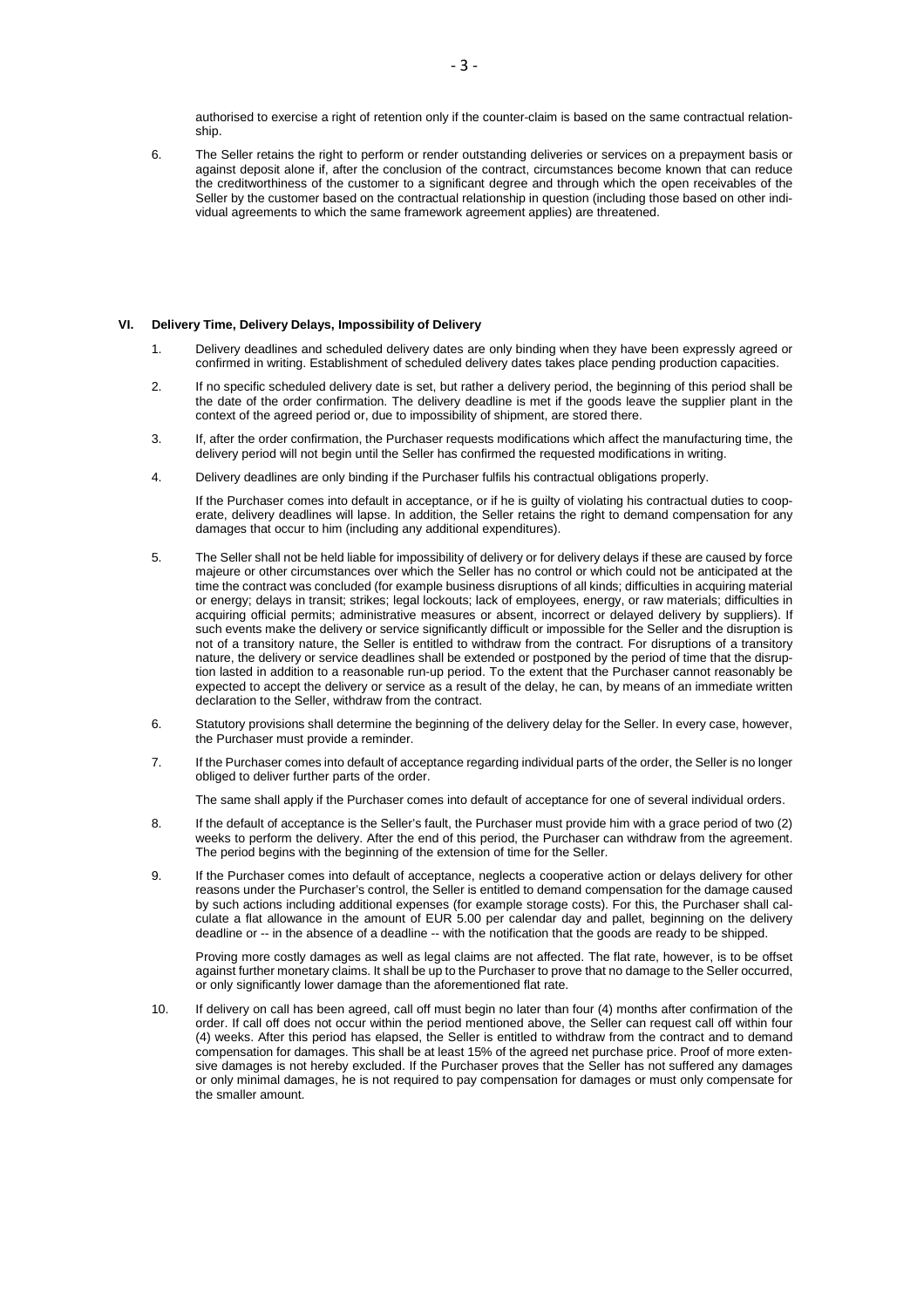#### **VII. Packing, Shipping and Transfer of Risk**

- 1. Paper sacks are not delivered in packaged form. The packing and pallets desired by the Purchaser are calculated at cost price and only accepted as a return by arrangement. Apart from this, pool pallets are exchanged.
- 2. Shipping is at the Purchaser's risk to the destination the Purchaser has indicated. To the extent that special agreements have not been made, the Seller chooses the packing, the route and the method of shipment using equitable discretion.

The transfer of risk to the Purchaser occurs no later than the transfer of the delivery object (for which the beginning of the unloading process is decisive) to the shipper, freight carrier or otherwise for performance of shipment by a designated third party. This also applies when there are partial deliveries or when the Seller has undertaken additional services (for example shipping or installation). If the shipment or handover is delayed as a result of a condition for which the Purchaser is responsible, the risk is transferred to the Purchaser once the object of the delivery is ready for shipping and the Seller has indicated such to the Purchaser.

The goods will only be insured by the Seller against damage during shipping at the Purchaser's request and at the latter's expense.

3. If shipment of the goods is impossible as a result of circumstances not under the Seller's control, the Seller will inform the Purchaser thereof and grant him a reasonable deadline for removal of the goods. After this period has elapsed, the Seller can move the goods into storage at the expense and risk of the Purchaser (storage contract according to §§467 ff of the German Commercial Code). Once the goods have reached storage, risk of accidental damage or loss of the goods is transferred to the Purchaser. Storage costs after the transfer of risk are borne by the Purchaser. Storage costs are EUR 5.00 per calendar day and pallet for storage arranged by the Seller. The right to claim for additional storage costs or to prove lower costs remains reserved.

## **VIII. Reservation of Proprietary Rights**

- 1. Until all of the current and future receivables arising from the purchase contract and an ongoing business relationship (secured receivables) have been completely paid, the Seller retains ownership of the sold goods.
- 2. The goods of which the Seller retains ownership may not be pledged to third parties nor assigned as security before complete payment of the secured receivables. The Seller must inform the Purchaser immediately in writing if a request for the opening of insolvency proceedings is submitted or to the extent that third parties have access to the goods belonging to the Seller (for example through deposits).
- 3. The Purchaser retains the right to have the goods at his disposal in the context of the regular course of business. If he makes a disposition, he hereby assigns the receivables against his customers arising from the sale with all ancillary rights to the Seller until all receivables of the Seller have been repaid, up to the amount required to settle the outstanding balance with the Seller. The Seller hereby accepts this assignment. The Seller authorises the Purchaser (whereby the authorisation is revocable) to collect the receivables assigned to the Seller on his own behalf for the Seller's reckoning. The collection authorisation can be revoked at any time if the Purchaser does not properly comply with his payment obligations. On request by the Seller, the Purchaser has the obligation to make known to his customers the receivables assignment described above and to share the information with the Seller. He must also deliver the documents required for assertion of the rights that arise from the assignment vis-à-vis his customers.
- 4. If the reserved goods are processed by the Seller, it is agreed that the processing is on behalf and for the accounting of the Seller as manufacturer and the Seller acquires possession of the newly created object. In the event that the processing is done using textiles from several owners or the value of the processed object is higher than the value of the reserved goods, the Seller acquires joint ownership (fractional ownership) of the newly created object. In the event that such an acquisition of ownership does not occur for the Seller, the Purchaser now transfers his future ownership or -- in the condition mentioned above -- joint ownership of the newly created object to the Seller for good measure. If the reserved goods are bound to other objects to one single object or inseparably mixed, and if one of the other objects is to be considered the main component, the Seller transfers ownership of the object, to the extent that the main component belongs to him, to the Purchaser proportionally in the single object according to the relationship described above.
- 5. As a precaution, in the event of resale of the reserved goods, the Purchaser now assigns claims arising from this to the Seller against the acquiring party -- in the event of joint ownership with the Seller, proportionally in the reserved goods corresponding to the portion owned jointly. The same shall apply to any other receivables that take the place of reserved goods or otherwise arise regarding the reserved goods, such as for example insurance claims or claims from unlawful action in the event of loss or destruction. The Seller authorises the Purchaser (whereby the authorisation is revocable) to collect the receivables assigned to the Seller on his own behalf. The Seller may only revoke this collection authorisation in case of an enforcement event.
- 6. Should a third party seize the reserved goods, in particular by means of a pledge, the Purchaser must immediately refer to the ownership of the Seller and inform the Seller about the matter so that he is able to assert his right of ownership.

To the extent that extra-judicial costs or costs from legal processes accrue to the Seller, and that these are entitled and cannot be collected from a third party, the Seller shall be liable to the Purchaser for these costs.

7. On request, the Seller shall release the reserved goods as well as the objects or receivables taking their place, as long as their value does not exceed the secured receivables by more than 10%.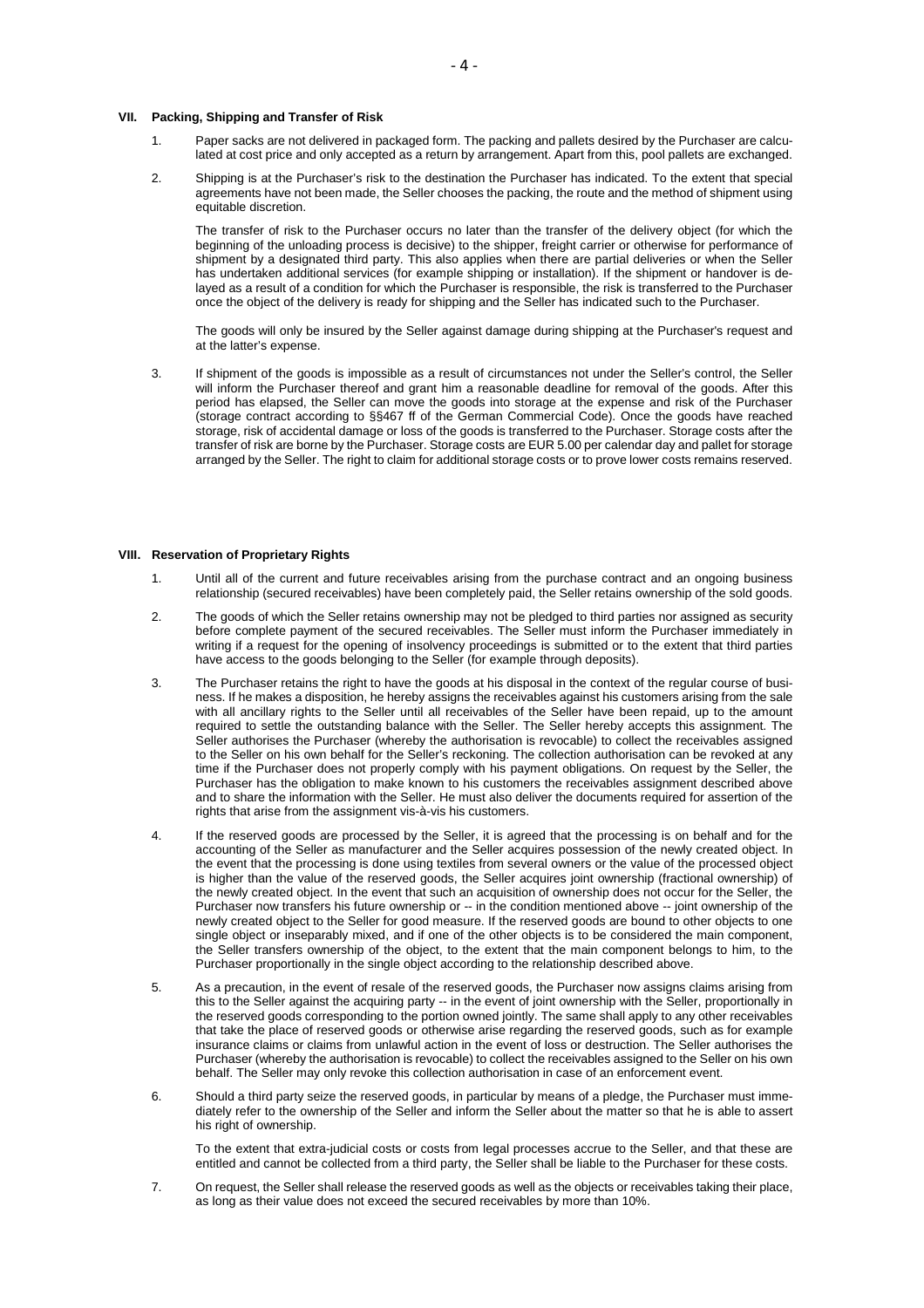- 8. The Purchaser shall undertake to insure the reserved goods against all warehouse risks and to prove existence of this insurance upon request. He now assigns his insurance claims to the Seller. The Seller hereby accepts the assignment.
- 9. In the event of conduct contrary to contract on the part of the Purchaser, in particular for non-payment of purchase price due, the Seller is entitled to withdraw from the contracts and the demand surrender of the reserved goods in the Purchaser's possession.
- 10. The retention of title according to this Number VIII shall not apply if and to the extent that a delivery in accordance with Number V.1 is made against prepayment.

#### **IX. Industrial and Intellectual Property Rights**

- 1. To the extent that the Seller is to deliver the delivery object according to drawings, models or patterns that have been provided to him by the Purchaser, or to the extent that he is obliged to comply with instructions from the Purchaser, the Purchaser is responsible for assuring that the industrial property protective rights of a third party are not violated. In this respect, he indemnifies the Seller and reimburses him for any damages that may occur.
- 2. The Seller retains the right to dismantle tools, printing plates, blocks, drawings etc. that were not or not primarily paid for by the Purchaser if no orders for the pattern involved occur within an eighteen (18)-month period.

## **X. Warranty**

- 1. Patterns used are not contractual items. If patterns are used as the basis of a delivery, this is in this respect not a matter of guaranteed qualities of the product.
- 2. Slight deviations in material composition and colour, through which the value and suitability of the object of delivery are only lessened to a negligible degree, do not comprise defects.

The qualities of the goods sold such as resistance to wear, waterproofness and the non-fade properties of print colours or the colours of papers and films are only binding if they have been promised by the Seller in writing.

3. Suggestions and statements by the Seller about the appropriateness and use of the goods to be delivered for a particular purpose are not binding and do not release the Purchaser from performing his own tests and sampling. The Purchaser alone is responsible for complying with statutory and official regulations in the use of the goods.

The Seller holds no liability for public statements of the manufacturer or other third parties (for example advertising messages).

- 4. The warranty period is one (1) year after delivery of the goods.
- 5. The Purchaser's claims for defects presuppose that he has complied with his legal obligations to examine and report defects. If, upon inspection or later, a defect should appear, this must be reported to the Seller without delay in writing.

This obligation to examine and report defects also remains if a proof sample was previously sent.

The goods are considered to have been approved by the Purchaser if the Seller does not receive a written notification of complaint referring to obvious defects or other defects that were apparent from an immediate and careful examination within seven (7) business days after delivery of the delivery object, or otherwise within seven (7) business days of discovery of the defect, or any earlier point in time in which the defect for the Purchaser under normal usage of the delivery object was recognisable without closer inspection.

At the request of the Seller, the rejected delivery goods shall be returned to the Seller by prepaid freight. In the event of justified notification of defect, the Seller compensates the costs of the least expensive method of shipping.

Further, the Purchaser has the obligation to provide the Seller with the opportunity to observe the notified defect on the spot and to inspect the product.

6. A proportion of defective products up to 2% is typical for the goods and does not comprise a defect.

If one part of the delivery is defective, this does not entitle the Purchaser to object to the entire delivery.

7. In the event of material defects in the delivered objects, the Seller has the obligation and the right, after his reasonable deadline to make the decision, to rectify or provide a replacement delivery. In the event of failure, that is, the impossibility, unreasonableness, refusal or inappropriate delay in rectification or provision of a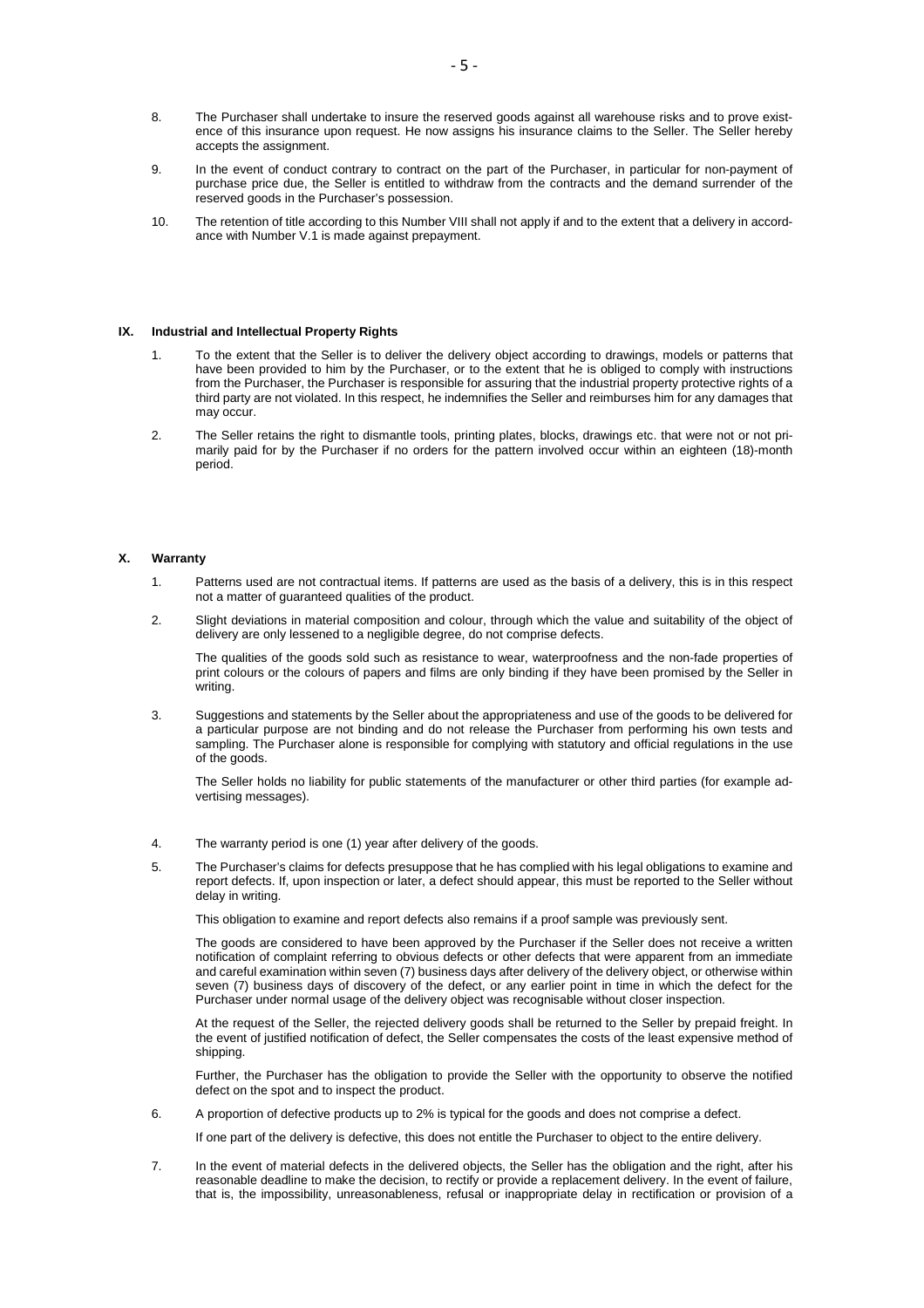replacement delivery, the Purchaser can withdraw from the contract or reduce the purchase price appropriately.

- 8. The Seller is entitled to make rectification dependent on the Purchaser paying the purchase price due. However, the Seller is entitled to withhold an appropriate portion of the purchase price in relation to the defect.
- 9. The necessary costs for the purposes of testing and rectification, in particular shipping, road costs, labour costs and material costs (not included are expansion costs and installation costs) are borne by the Seller, if a defect actually exists. Otherwise the Seller can require the Purchaser to compensate the costs that accrue from the unwarranted demand to rectify defects (including testing and shipping costs) unless the lack of deficiency was not apparent to the Purchaser.
- 10. Claims by the Purchaser for damages or reimbursement of wasted expenses even in the case of defects are only valid according to XI and are otherwise excluded.

#### **XI. Other Liability**

- 1. The Seller's liability to compensate for damages, no matter what the legal basis, in particular for impossibility of, delay of, defective or incorrect delivery; breach of contract; breach of obligations in contract negotiations and tortious acts is, to the extent that this does not apply to a culpable act, limited according to Number XI.
- 2. The Seller shall not be liable in cases of minor negligence of his institution, legal representatives, employees or other subcontractors unless this relates to breach of obligations essential to the contract. In particular, the obligation to deliver the object free of significant defects on time as well as the obligation to advise, protect and exercise care are contractually significant. The purpose of these is to make it possible for the Purchaser to use the delivery object in accordance with the contract or protect the life and limb of the Purchaser's employees or protect his property from significant damage.
- 3. To the extent that the Seller, for this reason, is liable for compensation for damages, the liability is limited to damages that the Seller anticipated after concluding the contract as a possible consequence of a breach of contract or had to have anticipated by using customary care and attention. Indirect and consequential damages that are the result of defects of the delivery object are in addition only compensable to the extent that such damages are typically to be expected under appropriate use of the delivery object.
- 4. The aforementioned exclusions to and limitations on liability shall apply to the same extent in favour of the institutions, legal representatives, employees and other subcontractors of the Seller.
- 5. To the extent that the Seller provides technical information or is active as an advisor and this information or advising does not belong to the contractually agreed scope of services that he owes, this shall happen free of charge and with exclusion of any liability.
- 6. The aforementioned limitations do not apply to the liability of the Seller in the case of intentional or grossly neglectful conduct, for guaranteed characteristics, for loss of life, limb or health, or according to the Product Liability Act.
- 7. The statute of limitations regulated by X Number 4 shall also apply to contractual and non-contractual claims for damages by the Purchaser that relate to a defect in the goods, unless application of the legally regulated statute of limitations would in individual cases lead to a shorter statute of limitations.
- 8. For claims that fall under regulation by Number XI Number 6, the legal statute of limitations shall however apply.
- 9. The Purchaser may only demand compensation for damages instead of a performance to the extent that the Seller has been provided, by means of registered letter, with a reasonable deadline to perform or provide rectification. The grace period must be at least four (4) weeks. The same shall apply to any right to withdrawal from the contract.
- 10. If only part of the delivery is defective, this does not affect the Seller's claims for payment regarding the defectfree part of the delivery.
- 11. In the event of defects in raw materials/manufacturing components from other manufacturers which the Seller cannot remove because of license terms or factual reasons, the Seller shall invoke, according to his choice, his warranty claims against the manufacturer and supplier on behalf of the Purchaser or assign these to the Purchaser. Warranty claims against the Seller for such defects -- taking into consideration these general business terms and conditions -- only exist if the legal assertion of claims against the manufacturer and supplier were unsuccessful or is apparently pointless (for example in the case of opened insolvency proceedings). For the duration of the legal dispute, the statute of limitations on the warranty claims in question of the Purchaser against the Seller is inhibited.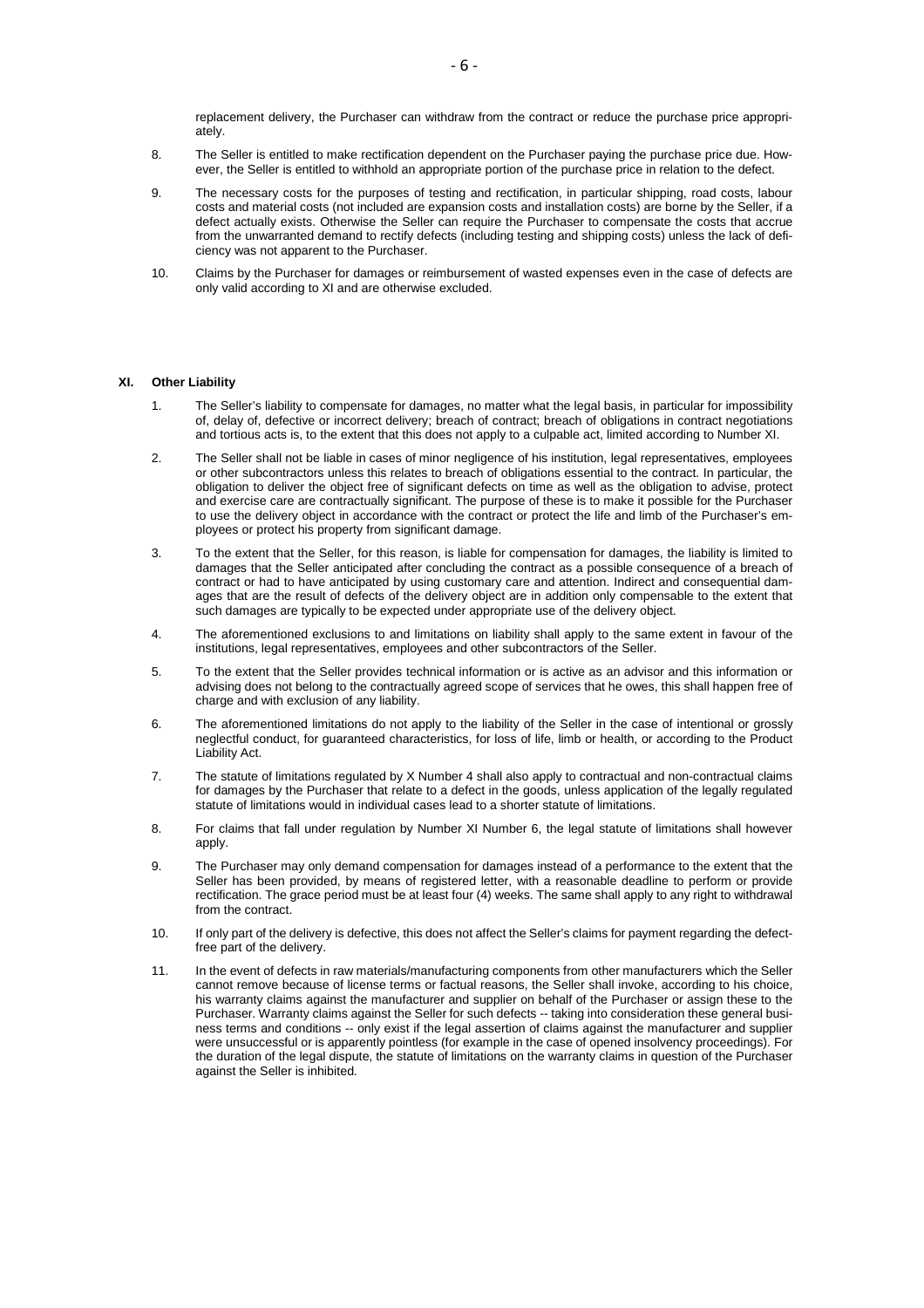#### **XII. Commission Order/Contract for Labour and Materials**

- 1. In the case that the Purchaser prepares the materials necessary for manufacture of the product for the Seller, the following shall also apply in addition to the aforementioned general business terms and conditions:
- 2. The Purchaser alone retains liability for the quality of the materials and textiles he places at the disposal of the Seller.

If the sold goods are defective, it will be assumed that the defect is ascribed to the materials and textiles the Purchaser has supplied. The Purchaser can refute this assumption.

- 3. The Purchaser bears the risk of accidental destruction or accidental damage/deterioration of the delivered materials/textiles.
- 4. Storage of the delivered materials/textiles is free of charge for the first two (2) weeks. Thereafter, the Seller will charge a daily flat rate for storage of EUR 5.00 per pallet. This shall not apply if a longer storage period is required for which the Seller is responsible.
- 5. The Seller will not take out insurance for the materials/textiles delivered by the Purchaser. If the Purchaser wishes to have insurance cover, he must do what is necessary to procure it.
- 6. If the Seller experiences damage because of the materials/textiles placed at his disposal by the Purchaser, the Purchaser shall be liable -- without fault -- completely. This shall not apply if the damage occurred as a result of intentional or grossly neglect actions by the Seller, his legal representatives or subcontractors. Nor is the Purchaser liable if the damage can be traced to a breach of contractually significant obligations by the Seller. In particular, the obligation to deliver the object free of significant defects on time as well as the obligation to advise, protect and exercise care are contractually significant. The purpose of these is to make it possible for the Purchaser to use the delivery object in accordance with the contract or protect the life and limb of the Purchaser's employees or protect his property from significant damage.

# **XIII. Applicable Law, Place of Fulfilment and Legal Venue**

- 1. The mutual legal relationships are governed by German law without recourse to international uniform law, in particular UN sales law. Application of the Hague Sales Convention is excluded.
- 2. The place of fulfilment for payment and delivery is the headquarters of the Seller.
- 3. The legal venue for all disputes with registered traders is the court with jurisdiction for the Seller.

#### **XIV. Additional Provisions for E-Commerce Sales**

For sales on e-commerce platforms, the following special conditions shall also apply:

The Seller provides every Purchaser with the opportunity to order directly on-line through the website

#### https://mymondi.mondigroup.com.

- 1. The Purchaser receives a User-ID and a personal master password as well as corresponding instructions regarding the technical requirements necessary for on-line purchases. Any costs that accrue from acquiring these shall be borne by the Purchaser. At the end of the business relationship -- regardless of which contractual party has terminated it -- the Purchaser shall not receive any compensation for the costs he has accrued.
- 2. The Purchaser is entitled to generate sub-authorisations and to unblock them on the Seller's server. The Purchaser may design the scope of authorisation of the sub-authorised parties freely up to the limit of the master authorisation.
- 3. The Purchaser is liable for the set-up and administration of the sub-authorisations as well as for the safekeeping and secrecy of the master authorisation. Upon request, the Purchaser is obliged to permit a verification by the Seller as to whether a password or a properly released sub-authorisation exist. The Seller has no obligation to review.
- 4. Each user with a cleared sub-authorisation who logs in on the Seller's server using the correct password is considered to be authorised. All documents in connection with orders and the creation of print images as well as modifications and implementation of such -- in particular the release of the print image artwork for printing -- are to be provided to the Seller with legal effect. This shall also apply if this information -- regardless of whether it was sent encrypted or not -- are read by unauthorised persons either at the Purchaser's location or on the Internet.
- 5. The Purchaser has the obligation to proof the print image artwork for any errors before release. Upon release of the artwork, the Seller agrees irrevocably to the printing according to the respective template. Belated modifications to artwork or belated troubleshooting will only be made at the expense of the Purchaser.
- 6. Orders will only be processed if all of the mandatory fields of the on-line order form, marked with a star, are filled in.

Receipt of the order is confirmed through an automatically sent e-mail. This e-mail confirmation, however, does not comprise an acceptance of the order. If messages arrive on the server outside of normal business hours (Monday through Friday from 8:00 a.m. to 4 p.m., Friday from 8:00 a.m. to 2:00 p.m. with the exception of legal holidays), these shall be considered to have arrived on the subsequent business day.